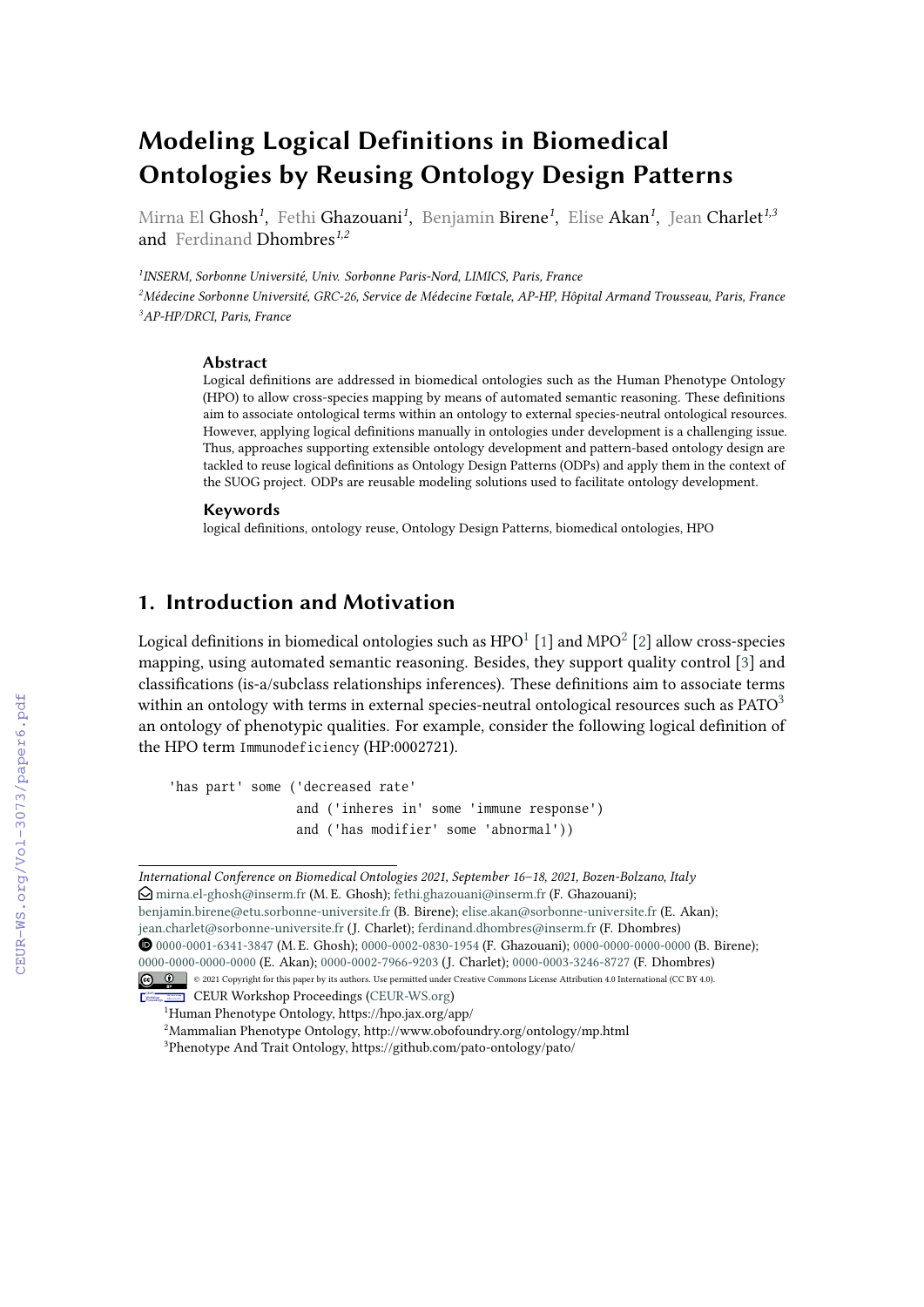Immunodeficiency refers to the *failure of the immune system to protect the body adequately from infection, due to the absence or insufficiency of some component process or substance*. In its logical definition, Immunodeficiency is defined as being equivalent to the intersection of all classes of things that are "a rate which is lower relative to the normal" (decreased rate), "deviate from the normal or average" (abnormal), and inhering in the "immune system" using the term immune response from Gene Ontology. The logical definition uses relations such as *has part*, *inheres in*, and *has modifier* reused from logically well-formed ontologies [\[4\]](#page-6-0) such as  $BFO^{\bar{4}}$  $BFO^{\bar{4}}$  $BFO^{\bar{4}}$  and  $RO^5$  $RO^5$ .

Encoding logical definitions manually in ontologies under development is a challenging task. Thus, approaches supporting extensible ontology development (e.g., MIREOT [\[5\]](#page-6-1)) and pattern-based ontology engineering approaches (e.g., eXtreme Design (XD) [\[6\]](#page-6-2)) are tackled. Such approaches bring solutions to reuse and apply generic logical definitions as ontology patterns. While extensible ontology development permits the extraction of ontology subsets for term reuse and semantic alignment, pattern-based approaches aim to model new parts of an ontology using Ontology Design Patterns (ODPs)<sup>[6](#page-1-2)</sup>. ODPs are defined as reusable modeling solutions to frequently occurring ontology design problems [\[7\]](#page-6-3). In the biomedical domain, ODPs are encouraging to capture common modeling situations, help facilitate ontology development and avoid common mistakes [\[8\]](#page-6-4).

In the SUOG (Smart Ultrasound in Obstetrics and Gynecology) project $^7$  $^7$ , an ontology-based decision support system for complex ultrasound diagnosis in obstetrics and gynecology is intended [\[9\]](#page-6-5). The SUOG ontology, which is under development, distinguishes two main subontologies: (1) *disorders* that describe the *pregnancy state* concepts (e.g., alagille syndrome, limb dysostosis, cerebral midline anomaly, congenital anomaly of truncal valve, etc.) and *prenatal findings* (e.g. abnormal atrial arrangement finding, absent right superior caval vein finding, cerebral arteriovenous malformation finding, etc.), that *suggest* one or more disorders. Aiming to enrich the SUOG ontology semantically, logical definitions are required to define findings and disorders concepts in terms of other more elementary (atomic) concepts [\[3\]](#page-6-6). This work proposes combining extensible ontology development and pattern-based approaches to reuse (from HPO) shared and validated logical definitions as ODPs and adapt and apply them in the SUOG ontology. The remainder of this paper is organized as follows. Section [2](#page-1-4) outlines the related work. In section [3,](#page-2-0) the proposed approach is presented. Section [4](#page-3-0) discusses applying the approach in the SUOG ontology. Finally, section [5](#page-4-0) concludes the paper.

### <span id="page-1-4"></span>**2. Related Works**

This section outlines briefly the eXtensible Ontology Development (XOD) strategy [\[10\]](#page-6-7) and Dead Simple Ontology Design Patterns (DOS-DPs) [\[11\]](#page-6-8) as related works. XOD is based mainly on two principles: *ontology term reuse* from existing reliable ontologies that are commonly used by the ontology community and *ODP usage* for new term generation and existing term editing. For ontology reuse, XOD suggests applying MIREOT strategy [\[5\]](#page-6-1) as a commonly known

<span id="page-1-0"></span><sup>4</sup>Basic Formal Ontology, http://www.obofoundry.org/ontology/bfo.html

<span id="page-1-1"></span><sup>5</sup>Relation Ontology, http://www.obofoundry.org/ontology/ro.html

<span id="page-1-2"></span><sup>6</sup>http://ontologydesignpatterns.org

<span id="page-1-3"></span><sup>7</sup>https://www.suog.org/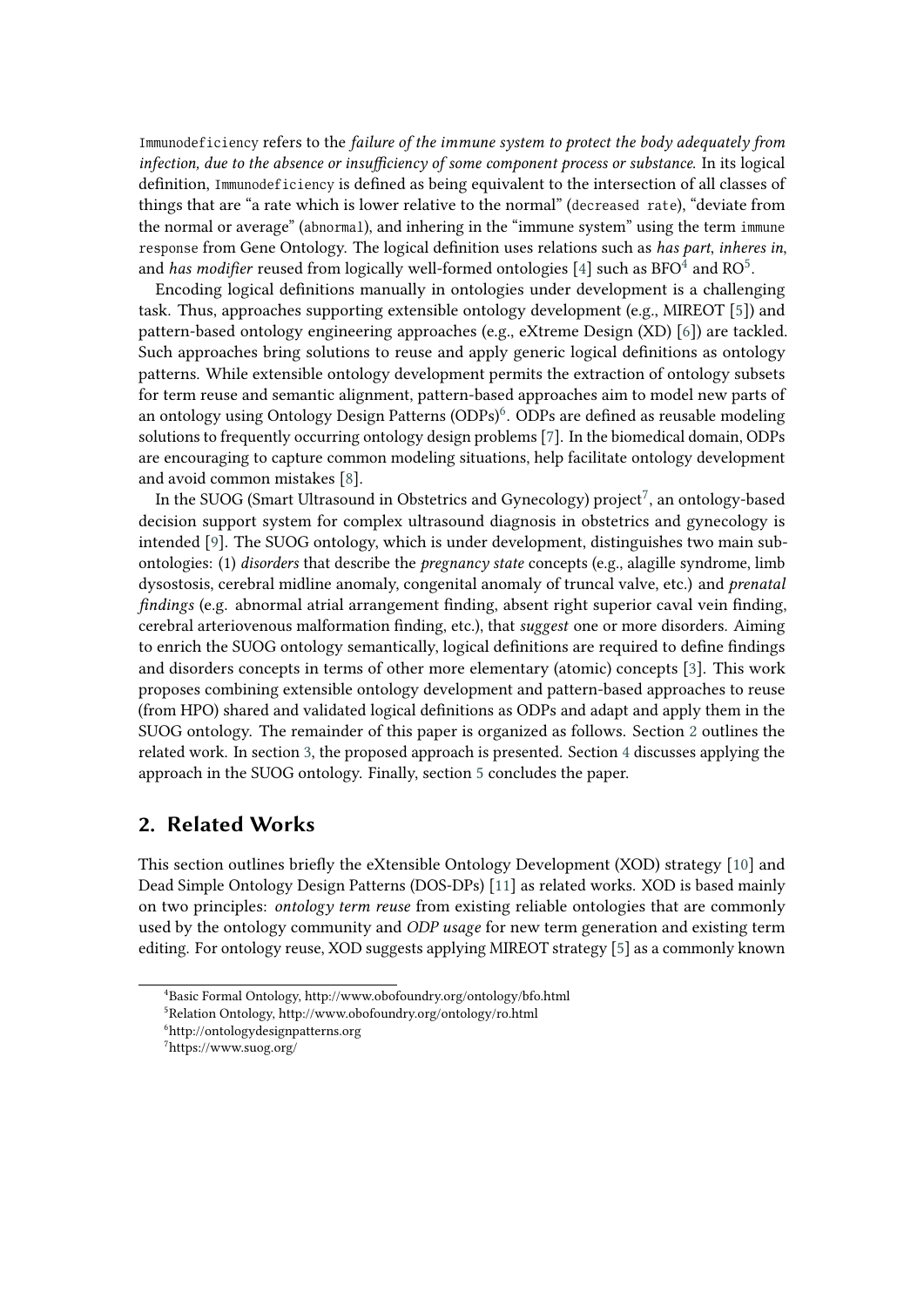approach. Meanwhile, for ODP usage, the definition of an ODP-based strategy is required. DOS-DP is a pattern-based ontology development practice used to manage the generation of logical definitions in HPO. This approach contributed to developing common patterns valuable for phenotype ontologies which can be applied to a whole branch of an ontology at once. DOS-DPs, which are encoded using JSON<sup>[8](#page-2-1)</sup>, are intended for ontology editors with limited computational expertise. Each pattern is composed of core specification fields such as classes, relations, and *vars* that range over OWL classes. Thus, DOS-DPs rely mainly on *developing* ontology patterns to define ontology terms. Meanwhile, in the SUOG ontology, to not reinvent the wheel, we seek to *reuse* shared and validated ontology patterns for modeling logical definitions.

## <span id="page-2-0"></span>**3. Proposed Approach: Reusing Logical Definitions as ODPs**

Our main objective is to define an approach permitting to *reuse* (from HPO) and *apply* (in the SUOG ontology) logical definitions based on ODPs. Thus, combining pattern-based and extensible ontology development approaches is proposed. Therefore, we tackled pattern-oriented ontology design methodologies such as the eXtreme Design (XD) [\[6\]](#page-6-2). XD describes strategies for *selecting ODPs for reuse purposes*. ODPs are classified into different types such as, *Presentation*, *Reasoning*, *Content*, and *Structural*. We are interested in *Content* ODPs that solve modeling issues regarding ontology content, either in the general or a specific domain of the study [\[12\]](#page-6-9). This study explores *Content* ODPs in the specific domain which is the modeling of logical definitions. Inspired by XOD [\[10\]](#page-6-7) and based on XD [\[6\]](#page-6-2), the following steps are defined.

- 1. *Ontology requirements*: describe the main requirements related to logical definitions in the context of the ontology under development.
- 2. *Competency questions (CQs)*: translate the ontology requirements into natural or formal language (e.g., SPARQL) questions. CQs will be used further to validate the ontology parts concerned with logical definitions.
- 3. *Pattern selection*: aims to select ontology patterns related to logical definitions from ontological resources (HPO in our case). More specifically, common patterns representing the "blueprint of logical definitions" [\[1\]](#page-6-10) and matching the defined competency questions are selected and not the actual definition of terms.
- 4. *Pattern reuse*: proposes to reuse the selected pattern(s) in the target ontology. Different reuse operations are identified [\[7\]](#page-6-3). We are interested in: *import* of ontology pattern as a "building block", *specialization* that creates an ODP version to specialize concepts and relations conceptually, and *composition* that combines different ODPs to solve the design problem. [\[6\]](#page-6-2).
- 5. *Ontology reuse*: to apply the selected patterns, ontology reuse is required. It is prescribed as *content-based* reuse of ontological concepts, or classes, and relations, or properties, from existing validated biomedical ontologies called *source ontologies* [\[13\]](#page-6-11) (e.g., PATO, BFO, and RO). For implementing the *content-based* reuse, MIREOT [\[5\]](#page-6-1) can be applied using automated tools such as ROBOT [\[14\]](#page-6-12) and OntoFox [\[15\]](#page-6-13). MIREOT proposes using the minimal information of an external ontology term that is of direct interest to a target

<span id="page-2-1"></span><sup>8</sup>http://json-schema.org/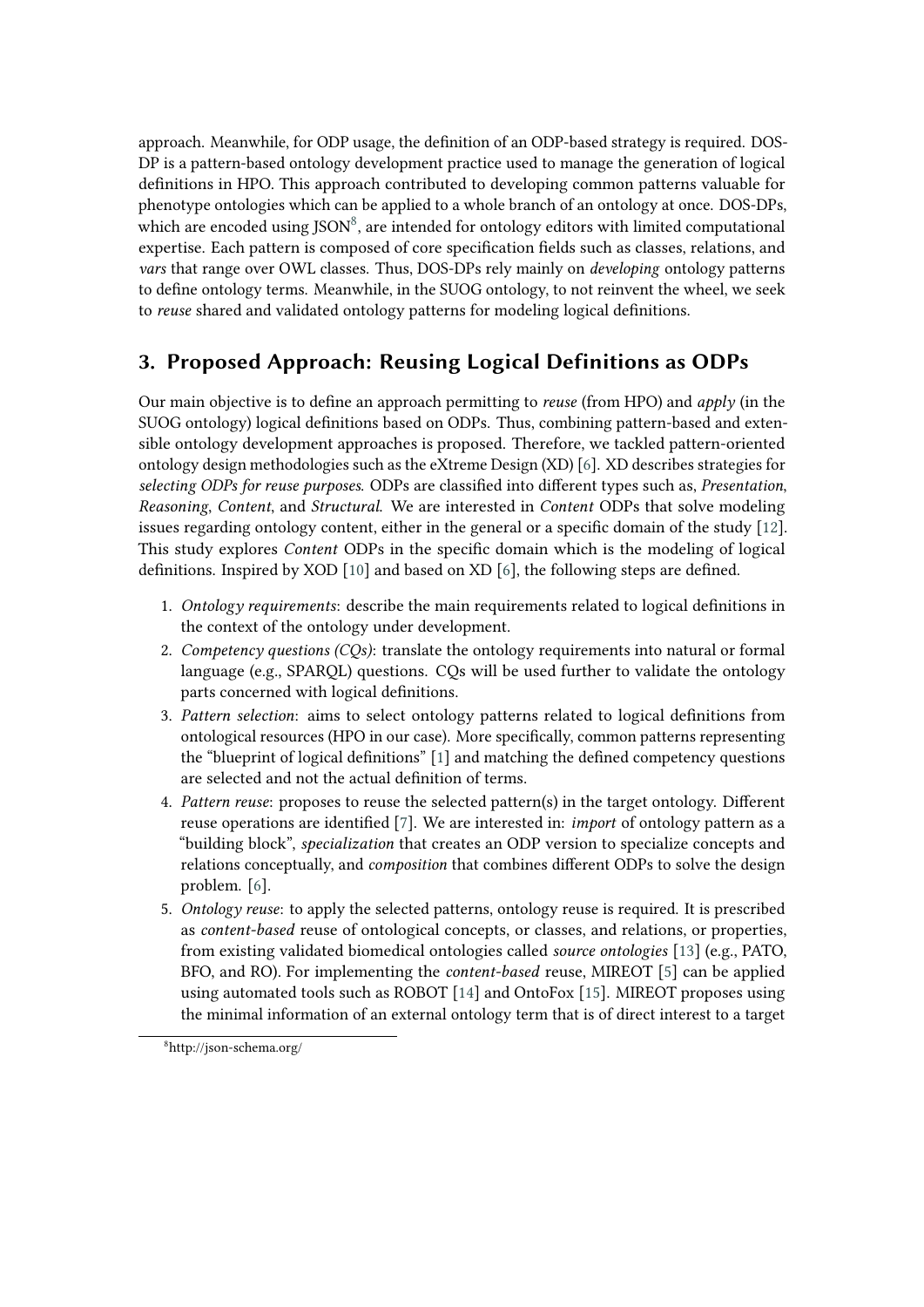ontology. Thus, when a class is reused, an ontology module that contains the class unique identifier, superclasses, and annotations is built automatically [\[13\]](#page-6-11) and imported to the ontology under development.

6. *Pattern verification and integration*: aims to verify that the reused pattern covers the requirements. Furthermore, the pattern is integrated in the ontology module [\[12\]](#page-6-9).

These steps are performed iteratively for each selected pattern under the supervision and validation of domain experts.

## <span id="page-3-0"></span>**4. Application in the SUOG Ontology**

This section presents preliminary work on applying the proposed approach (Section [3\)](#page-2-0) for defining prenatal findings in the SUOG ontology logically.

- 1. *Ontology requirements*: in SUOG, prenatal findings are "signs" identified using echographic mechanisms. They are classified into different categories regarding the affected global anatomical structure. Examples of findings categories are fetal abdomen finding, fetal brain finding, fetal heart finding, etc. Following HPO logical definitions of phenotype abnormalities, findings can be recognized as signs having some abnormal qualities. Thus, the main requirement in SUOG is to associate quality-oriented logical definitions to prenatal findings categories and their subclasses. A quality is defined in PATO as *a dependent entity that inheres in a bearer by virtue of how the bearer is related to other entities*. Moreover, to differentiate prenatal findings from other types of findings (e.g., adult findings), an additional requirement is specified to define the human life cycle stage at which the finding's existence begins or appears.
- 2. *Competency questions*: examples of CQs describing the ontology requirements in SUOG represented in natural language are: (CQ1) What are the main qualities related to prenatal findings? (CQ2) How are these qualities defined? (CQ3) What are the basic anatomical structures that the defined qualities inhere in? (CQ4) What are the specific modifiers associated to the defined qualities? (CQ5) At which age do the findings existence appear?
- 3. *Pattern selection*: different definitions patterns in HPO matched our competency questions. Thus, a selection of blueprint logical definition patterns is performed such as the following *existence* ( $P1$ ) and *quality* ( $P2$ ) patterns. While  $P2$  describes quality-oriented definitions,  $P1$  aims to define the stage at which manifestation, or existence, of findings, starts. As in DOS-DPs [\[11\]](#page-6-8), these patterns are composed of basic categories (classes and relations) and variables var that span across OWL classes.

```
P1: 'existence starts during' some var
P2: 'has part' some ('quality'
                     and ('inheres in' some var)
                     and ('has modifier' some var))
```
4. *Pattern reuse*: since all prenatal findings in SUOG are commonly existent at the *fetal stage*,  $P1$  is required to define the different categories of prenatal finding. In the current work,  $P1$  and  $P2$  are applied by composition 107 times to define prenatal finding, prenatal findings categories (e.g., fetal brain finding, fetal heart finding, etc.) and subcategories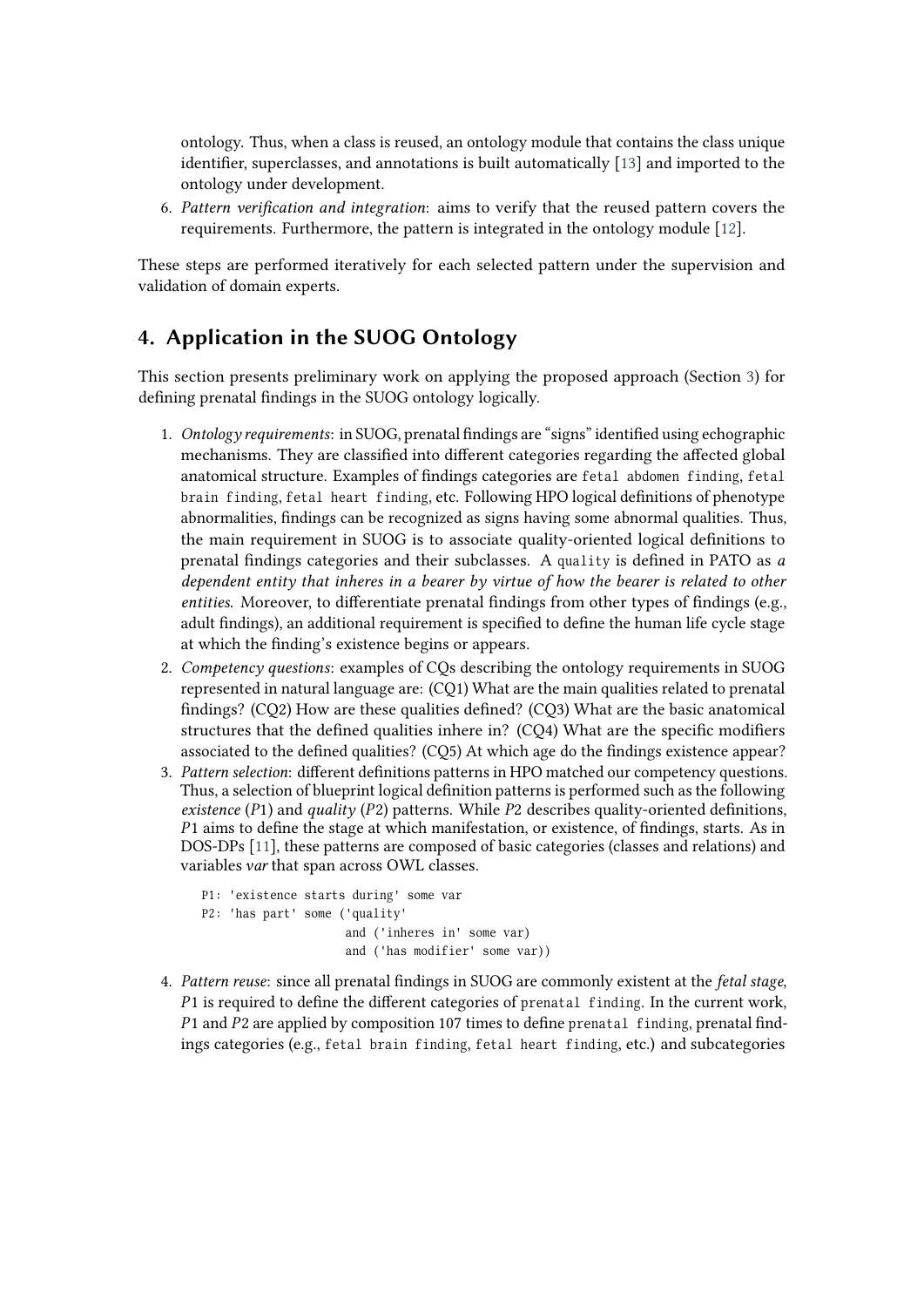(e.g., cerebellum finding, cortex finding, and 4th ventricle finding are subcategories of fetal brain finding). In the following, prenatal finding and fetal brain finding are defined.

| 'prenatal finding' Equivalent To 'has part' some ('quality'    |  |  |
|----------------------------------------------------------------|--|--|
| and ('inheres in' some 'anatomical structure')                 |  |  |
| and ('has modifier' some 'abnormal'))                          |  |  |
| and 'existence starts during' some 'Fetal stage'               |  |  |
|                                                                |  |  |
| 'fetal brain finding' Equivalent To 'has part' some ('quality' |  |  |
| and ('inheres in' some 'brain')                                |  |  |
| and ('has modifier' some 'abnormal'))                          |  |  |
| and 'existence starts during' some 'Fetal stage'               |  |  |

Besides, the pattern specialization operation is feasible in the SUOG ontology for defining more specific findings (e.g., enlarged 4th ventricle and dilated 4th ventricle are specific findings of 4th ventricle finding). In the following, an example of defining enlarged 4th ventricle is presented by specializing some concepts of the pattern P2.

```
'enlarged 4th ventricle' Equivalent To 'has part' some ('increased quality'
                        and ('inheres in' some 'fourth ventricle')
                        and ('has modifier' some 'abnormal'))
                        and 'existence starts during' some 'Fetal stage'
```
- 5. *Ontology reuse*: to apply the selected patterns, there is a need to reuse concepts such as quality, brain, fourth ventricle, and Fetal stage, and relations such as *has part, inheres in*, and *has modifier*. The ontological resources for reuse purposes are defined by fetal ultrasound experts. Figure [1](#page-5-0) depicts an example of ontology modules (e.g., anatomical entity, Onset, quality) reused from UBERON<sup>[9](#page-4-1)</sup>, HPO, and PATO using Ontofox [\[15\]](#page-6-13). These modules are imported in the SUOG ontology using owl:import.
- 6. *Pattern verification and integration*: the associated logical definitions are verified against the CQs, validated by the domain experts, and integrated in SUOG. Figure [2](#page-5-1) depicts the logical definition of fetal brain finding.

## <span id="page-4-0"></span>**5. Conclusion**

Modeling logical definitions is a promising research field to enrich biomedical ontologies semantically. At the early stages of ontology development, logical definitions associate the terms to external validated ontological resources. In this work, combining pattern-based and extensible ontology development is proposed to select and reuse logical definitions as ODPs. In the SUOG ontology, ODPs reused from HPO are adapted to define prenatal findings logically. The preliminary results are encouraging, 35 findings categories and 72 subcategories are defined by reusing a quality-oriented HPO pattern. In further works, we will accomplish the definitions of findings subcategories and specific classes. ROBOT [\[14\]](#page-6-12) will be applied for ontology reuse. Besides, patterns adapted to define pregnancy disorders will be considered. In this regard, unlike findings, which are based on *qualities*, disorders will be based on *dispositions* (*BFO:disposition*).

<span id="page-4-1"></span><sup>9</sup>http://www.obofoundry.org/ontology/uberon.html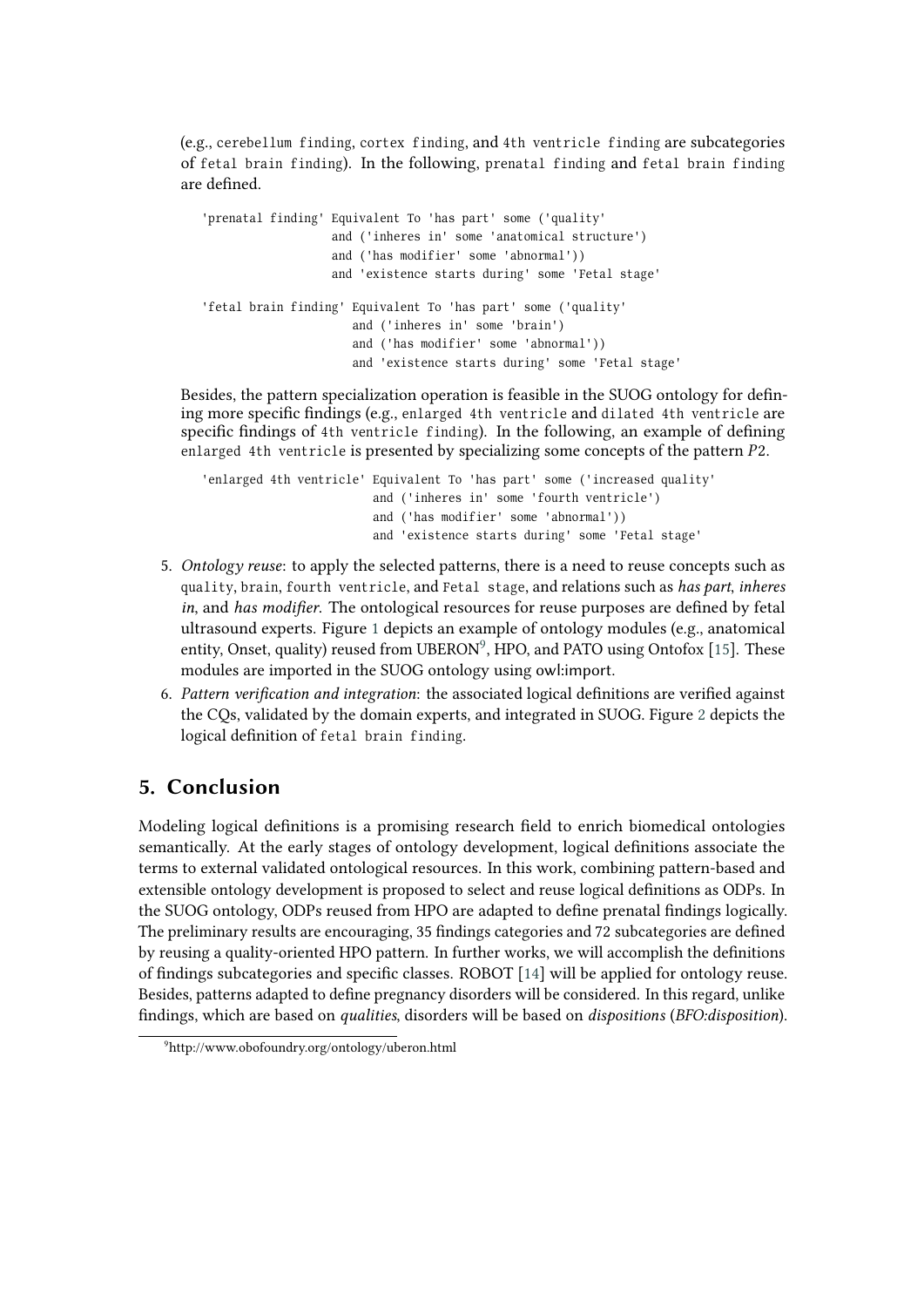This decision is grounded on the assumption of representing *disorders as material basis of dispositions realized in pathological processes* [\[16\]](#page-6-14). Moreover, this work will support the ongoing HPO evolution to cover the fetal phenotype.

| Class hierarchy: anatomical structure                                                                                                                                                                                                                                                                                                                                                                                                                                                                                                                                                                                                                                                        | Description: anatomical structure                                                                                                                               | Class Annotations Class Usage                                                                                                                                                                                                                                                                                                                                                                                                                                                                                                                                           |
|----------------------------------------------------------------------------------------------------------------------------------------------------------------------------------------------------------------------------------------------------------------------------------------------------------------------------------------------------------------------------------------------------------------------------------------------------------------------------------------------------------------------------------------------------------------------------------------------------------------------------------------------------------------------------------------------|-----------------------------------------------------------------------------------------------------------------------------------------------------------------|-------------------------------------------------------------------------------------------------------------------------------------------------------------------------------------------------------------------------------------------------------------------------------------------------------------------------------------------------------------------------------------------------------------------------------------------------------------------------------------------------------------------------------------------------------------------------|
| $\mathbf{G}_{+}$<br>∣⊠                                                                                                                                                                                                                                                                                                                                                                                                                                                                                                                                                                                                                                                                       | Equivalent To (                                                                                                                                                 | Annotations: anatomical structure                                                                                                                                                                                                                                                                                                                                                                                                                                                                                                                                       |
| owl:Thing<br>anatomical entity<br>anatomical cluster<br>immaterial anatomical entity<br>material anatomical entity<br>anatomical collection<br>anatomical structure<br>anatomical surface region<br>developing anatomical structure<br>organism substance<br><b>Onset</b><br><b>Fetal onset</b><br>processual entity<br><b>Countil</b><br>$\blacktriangleright$ $\blacksquare$ decreased quality<br>$\blacktriangleright$ $\blacksquare$ increased quality<br>physical object quality<br>process quality<br>qualitative<br>amount<br>deviation (from_normal)<br>abnormal<br>$\blacktriangleright$ $\blacksquare$ decreased quality<br>$\blacktriangleright$ $\blacksquare$ increased quality | SubClass Of (<br>"existence ends during or before' some 'death stage'<br>l'existence starts during or after' some 'zygote stage'<br>Imaterial anatomical entity | Annotations <sup>CD</sup><br>rdfs:label [type: xsd:string]<br>anatomical structure<br>id [type: xsd:string]<br>UBFRON:0000061<br>has obo namespace [type: xsd:string]<br>uberon<br>definition (type: xsd:string)<br>Material anatomical entity that is a single connected structure with inherent 3D<br>shape generated by coordinated expression of the organism's own genome.<br>has_exact_synonym [type:xsd:string]<br>biological structure<br>has exact synonym [type: xsd:string]<br>connected biological structure<br>database cross reference [type: xsd:string] |

Figure 1: Example of ontology modules imported into the SUOG ontology (represented in Protégé<sup>[10](#page-6-15)</sup>).

<span id="page-5-0"></span>

| Class hierarchy: fetal brain finding                                                                                                                      | Description: fetal brain finding                                                                                                                            |
|-----------------------------------------------------------------------------------------------------------------------------------------------------------|-------------------------------------------------------------------------------------------------------------------------------------------------------------|
|                                                                                                                                                           | Equivalent To                                                                                                                                               |
| prenatal finding<br>fetal abdomen finding<br>fetal bone and skeletal finding<br>fetal brain finding<br>fetal cervical and thoracic finding                | ('has part' some<br>(quality<br>and ('inheres in' some brain)<br>and ('has modifier' some abnormal)))<br>and ("existence starts during" some 'fetal stage') |
| fetal face finding<br>fetal heart finding<br>fetal kidney finding<br>fetal spine finding<br>fetal urinary tract finding                                   | SubClass Of<br><b>■</b> 'prenatal finding'<br>suggests some 'fetal brain disorder'                                                                          |
| fetal vascular finding<br>fetal genitourinary finding<br>fetal head finding<br>fetal neck finding<br>fetal placenta and umbilical cord congenital finding | SubClass Of (Anonymous Ancestor)<br><b>Chas part'some</b><br>(quality)                                                                                      |
| fetal skin finding<br>fetal spine and pelvis finding                                                                                                      | and ('inheres in' some 'anatomical structure')<br>and ('has modifier' some abnormal)))<br>and ('existence starts during' some 'fetal stage')                |

<span id="page-5-1"></span>Figure 2: The logical definition of fetal brain finding in the SUOG ontology (represented in Protégé).

## **Acknowledgments**

This project is funded by the EIT-Health Innovation program, selected as part of the bp2020#20062.